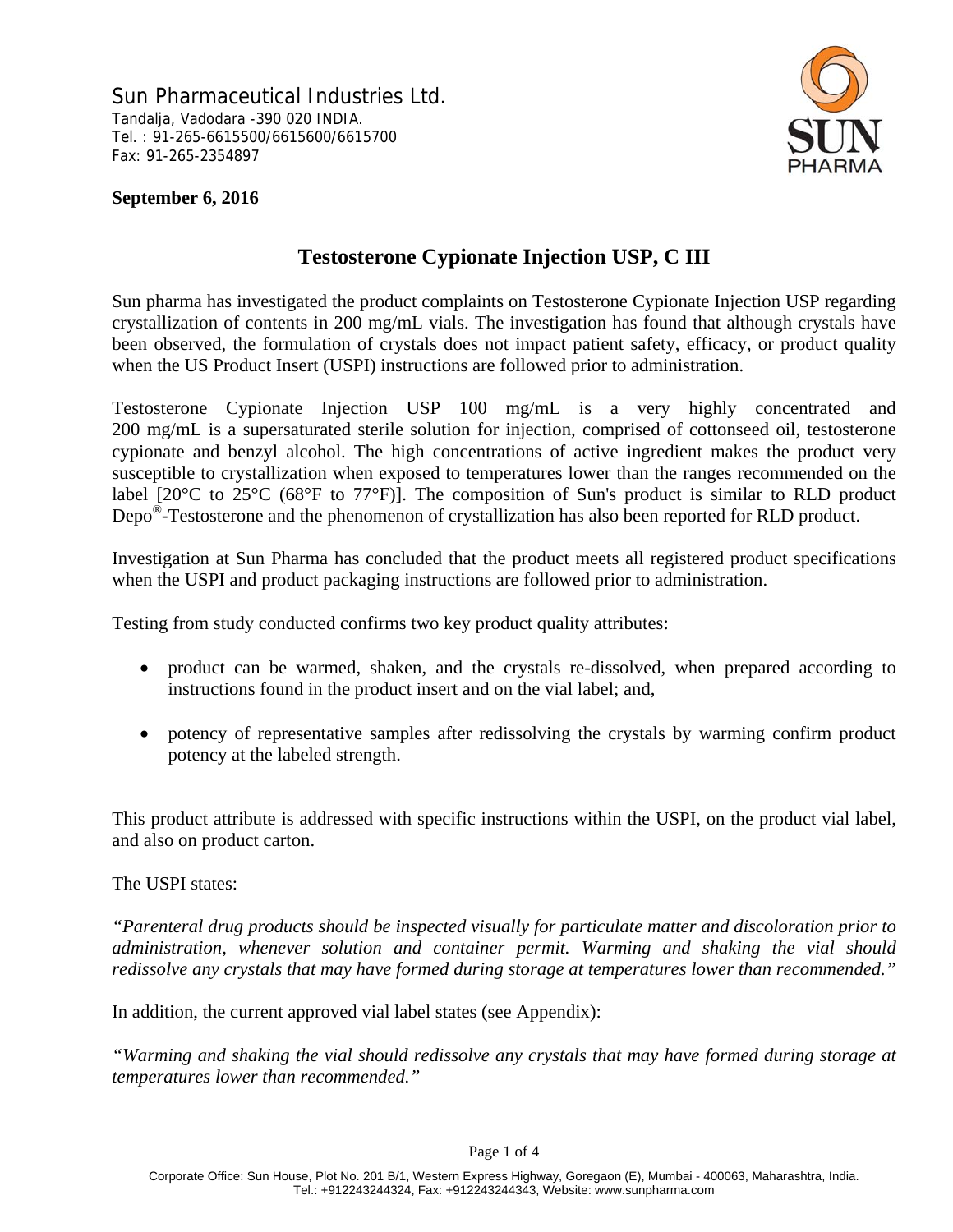Sun Pharmaceutical Industries Ltd. Tandalja, Vadodara -390 020 INDIA. Tel. : 91-265-6615500/6615600/6615700 Fax: 91-265-2354897



Based on our testing and evaluation of representative samples containing crystals, distributed lots of Testosterone Cypionate Injection USP continue to be acceptable for use, even with the presence of crystals, when used as directed in the product insert.

This communication and updated product information is available on the Sun Pharma Web site www.sunpharma.com.

Please direct any questions related to the content of this letter to Sun Pharmaceutical Industries, Inc. at 1-800-818-4555.

Sincerely,

Sun Pharmaceutical Industries Limited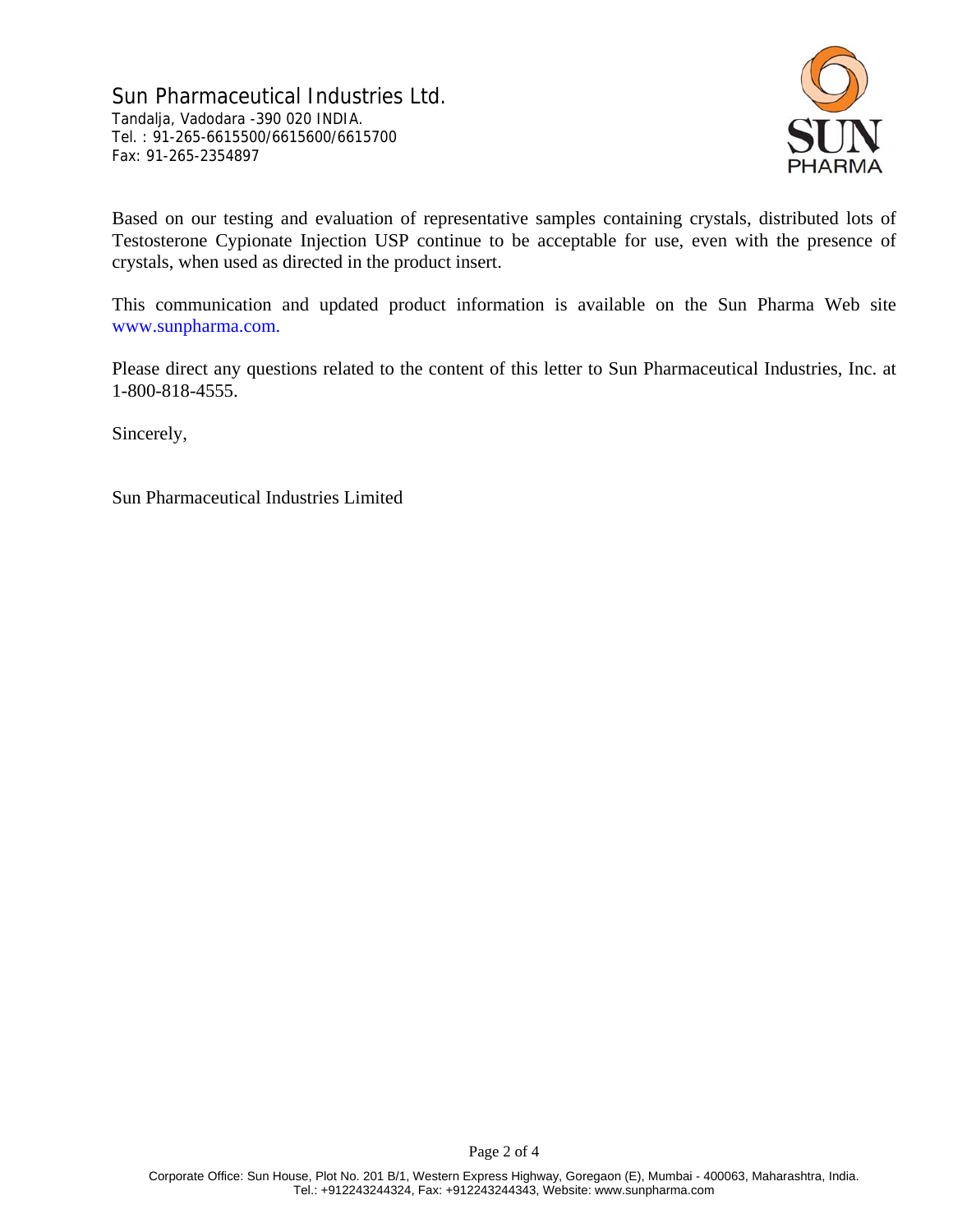# Sun Pharmaceutical Industries Ltd.

Tandalja, Vadodara -390 020 INDIA. Tel. : 91-265-6615500/6615600/6615700 Fax: 91-265-2354897



## **Appendix**

| <b>Item</b><br>Code | <b>Item Description</b>                                                        | NDC#<br>(for Vial) | NDC#<br>(for Box of<br>1 Vial) |
|---------------------|--------------------------------------------------------------------------------|--------------------|--------------------------------|
| PJLB1565B           | Testosterone Cypionate Injection, USP, 100 mg/mL, 10 mL,<br>Multiple-Dose Vial | 62756-017-40       | 62756-017-40                   |
| <b>PJLB1566A</b>    | Testosterone Cypionate Injection, USP, 200 mg/mL, 1 mL Vial                    | 62756-015-40       | 62756-015-40                   |
| <b>PJLB1567B</b>    | Testosterone Cypionate Injection, USP, 200 mg/mL, 10 mL,<br>Multiple-Dose Vial | 62756-016-40       | 62756-016-40                   |





Page 3 of 4